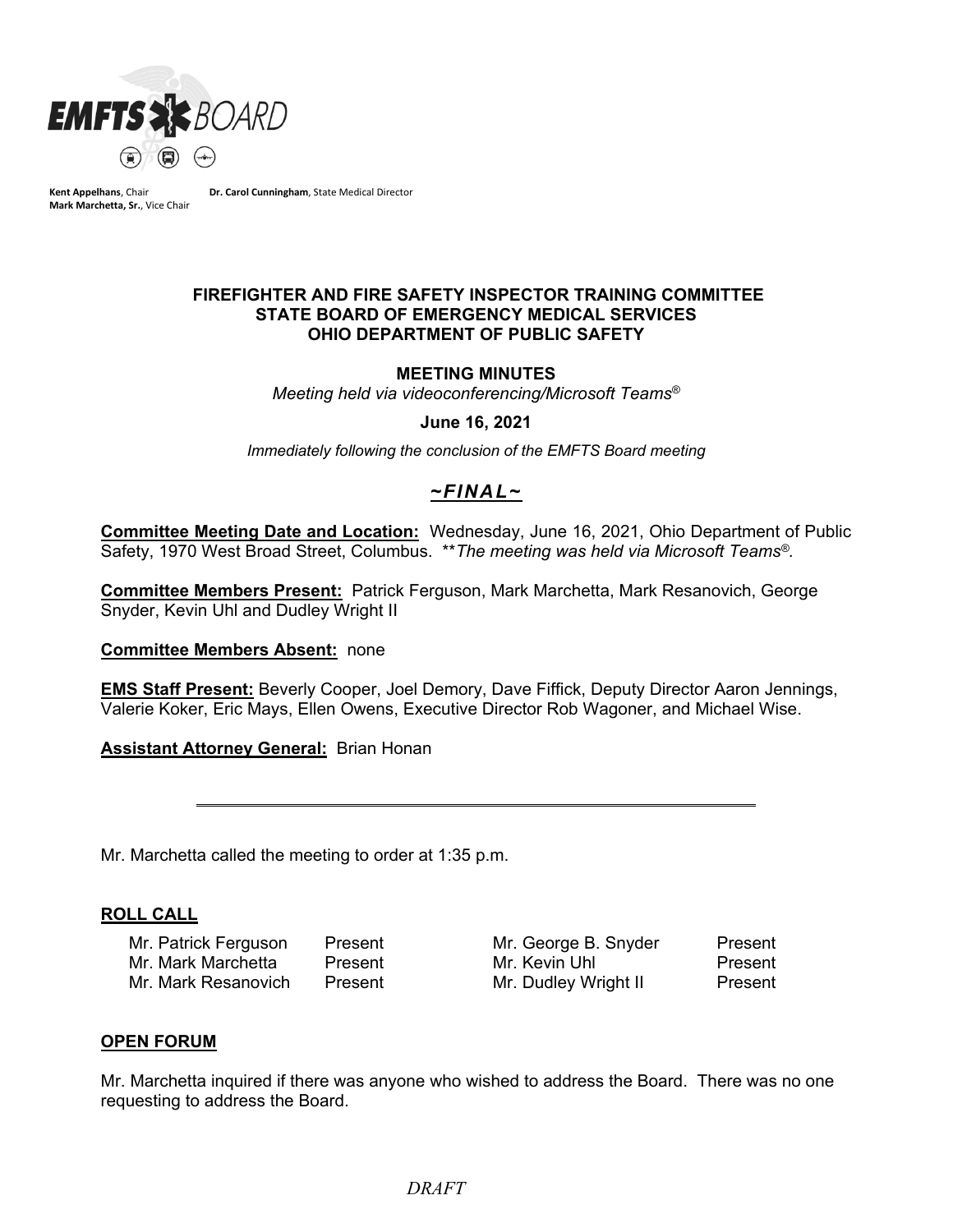# **REVIEW AND APPROVAL OF CONSENT AGENDA**

Mr. Marchetta requested a motion to approve the consent agenda to include the April 21, 2021 Firefighter and Fire Safety Inspector Training Committee meeting minutes and the April and May fire certifications.

*ACTION: Motion to approve the Consent Agenda items to include the April 21, 2021 Firefighter and Fire Safety Inspector Training Committee meeting minutes, and the April and May fire certifications.* Mr. Resanovich - First. Mr. Ferguson– Second. None abstained. None opposed. **Motion approved.**

## **Fire, Medical and Military Exemptions ~ Jodie Parker**

#### Unusual Circumstance

Ms. Parker stated that exemption 2021-6-1 is a fire instructor and this person has not had any previous exemptions. The certification cycle was 5/5/2018 to 5/5/2021. He had difficulty completing teaching hours due to COVID-19 and medical issues. He is deficient 24 hours of instruction. The recommendation from staff is to approve the request.

A discussion ensued regarding the deadline to complete instruction; however, this is an exemption and he is not required to complete the missing components. There would not be a timeline. It is noted that this also includes medical issues. Mr. Uhl stated that these exemptions should be decided upon case by case basis.

*ACTION: Motion to accept the exemption for 2021-6-1 for fire instructor certification.* Mr. Uhl – First. Mr. Ferguson – Second. None abstained. None opposed. *Motion approved.*

## **Fire Fighter and Fire Safety Inspector Training Committee, James Burke**

Mr. Burke requested a motion that the committee approve filing rule 4765-25-02 (incorporated by reference) of the Ohio Administrative Code with the Joint Committee on Agency Rule Review.

*ACTION: Motion to approve filing rule 4765-25-02 (Incorporated by reference) of the Ohio Administrative Code with the Joint Committee on Agency Rule Review.* Mr. Ferguson – First. Mr. Resanovich – Second. No abstentions. None opposed. *Motion approved.*

Mr. Burke requested a motion that the committee approve filing rules 4765-20-10 (Firefighter certification by reciprocity) and 4765-21-09 (Reciprocity for fire instructor) in the Ohio Administrative Code with the Joint Committee on Agency Rule Review.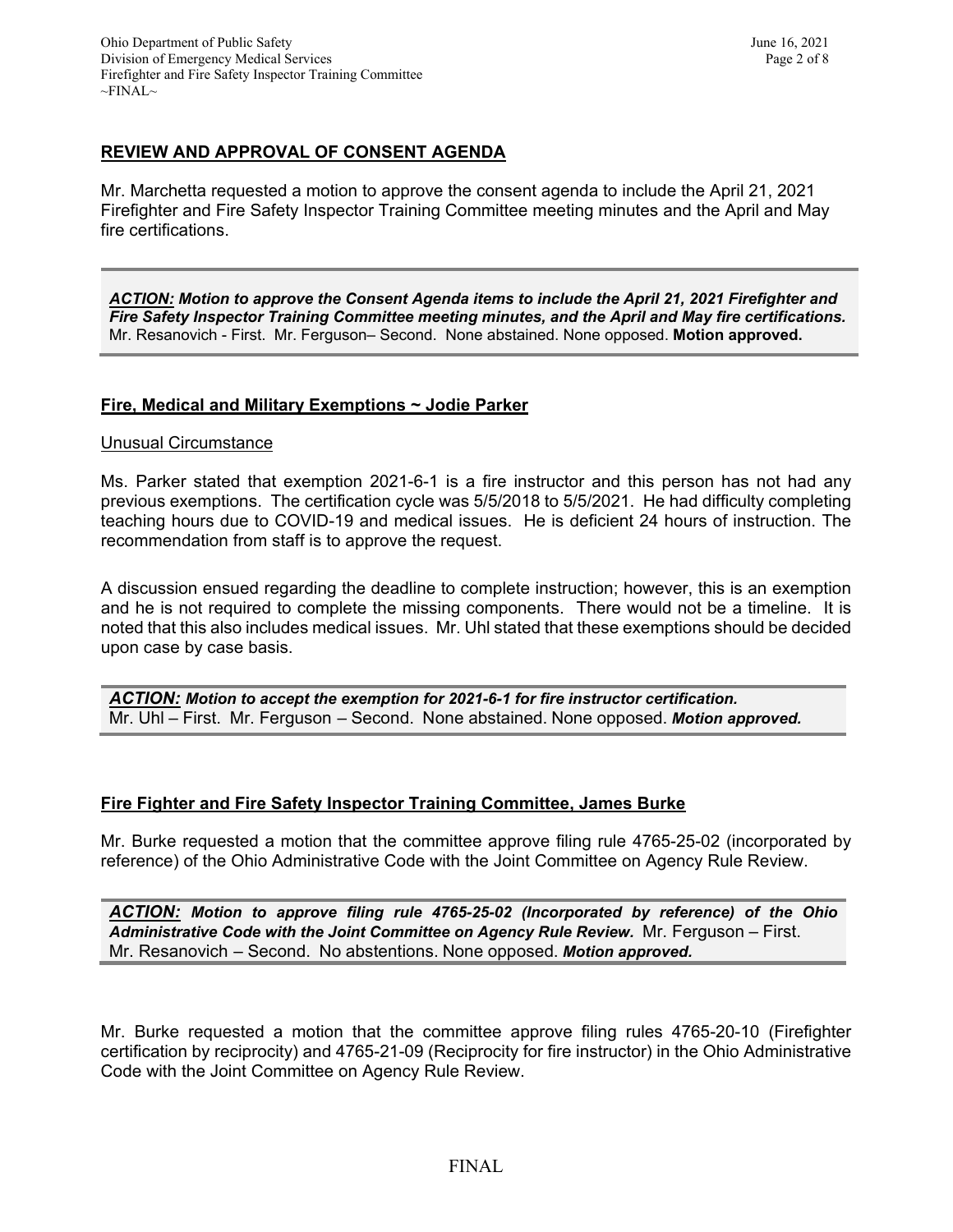*ACTION: Motion to approve filing rule 4765-20-10 (Firefighter certification of reciprocity) and 4765- 21-09 (Reciprocity for fire instructor) of the Ohio Administrative Code with the Joint Committee on Agency Rule Review.* Mr. Ferguson – First. Mr. Uhl – Second. No abstentions. None opposed. *Motion approved.*

The Firefighter and Fire Safety Inspector Training Subcommittee met May 11, 2021. He noted that the next meeting scheduled has been changed to be held Wednesday, July 14, 2021 at the Hilton at Easton during the Ohio Fire Chiefs Association's Annual Meeting.

# **REPORT AND RECOMMENDATIONS**

Mr. Marchetta, on behalf of the Firefighter and Fire Safety Inspector Training Committee, stated that he proceedings were called to order at 1:47 p.m. on June 16, 2021. Members of the committee present for the proceedings are:

## **ROLL CALL**

| Mr. Patrick Ferguson | Present | Mr. George B. Snyder | Present |
|----------------------|---------|----------------------|---------|
| Mr. Mark Marchetta   | Present | Mr. Kevin Uhl        | Present |
| Mr. Mark Resanovich  | Present | Mr. Dudley Wright II | Present |

It was noted for the record that a majority of the members of the Committee and Executive Director Wagoner were present.

The committee will be reviewing the following cases:

## **Fire Report and Recommendations in the matter of Fire Case(s):**

• Fire Case No. 2019-664-BF100, Johnathon S. Fyffe, Certificate No. 180638

Mr. Marchetta recognized Assistance Attorney General Brian Honan for the purpose of providing a brief synopsis of each case.

## • **Fire Case No. 2019-664-BF100, Johnathon S. Fyffe, Certificate No. 180638**

Mr. Fyffe indicated on his application that he had no criminal convictions. The Division found prior convictions for Obstructing Official Business, Impersonating a Police Officer, Disorderly Conduct, and Theft. The Board issued a Notice of Opportunity for Hearing to take action on his certificate on the basis of his misrepresentation on his application and for having a conviction to a crime of moral turpitude. The matter went to hearing on March 25, 2021, where his failure to be truthful on his application and for having a conviction was presented to a Hearing Officer. The underlying facts of the Obstructing Official Business is where he impersonated a park ranger wearing what appeared to be a bullet proof vest, a straw Ohio Highway Patrol hat, weapons, and walkie talkie. He stopped multiple people and when he was stopped by police he gave the identifying information of another individual. The underlying facts of the impersonating a police officer conviction was while wearing an Ohio Highway Patrol shirt, he told a female employee that he was an officer and threatened to break a tail light of her car and pull her over when she wouldn't give him her number. The underlying facts of the Disorderly Conduct case is where a physical fight with a roommate over electric usage.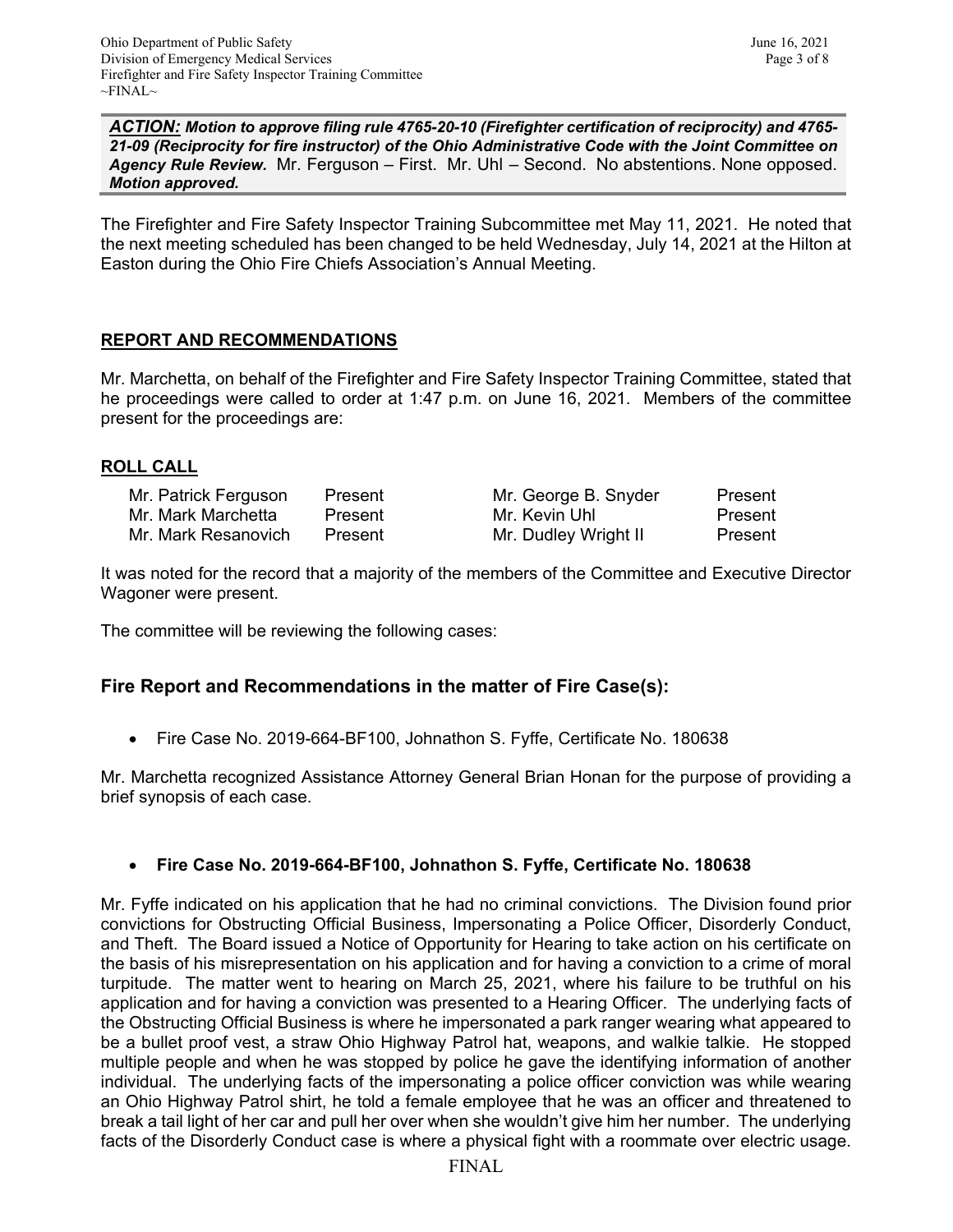The underlying facts of the theft case was where the respondent stole a pair of shoes from Kohls for his own personal gain. This was found by the Hearing Officer to be a crime of moral turpitude. The Hearing Officer recommends that the Respondent's certificate be suspended for 6 months but that the 5 months of that suspension be stayed with the following conditions during the one-month suspension: Respondent is to provide a Fit-for-Duty Psychological Evaluation by a licensed mental health professional that indicates that the Respondent is mentally and emotionally stable and that he is free from any impairment that would render him unable to practice with reasonable skill and safety and that he is free from any psychological condition or impairment that poses a significant risk to his health and safety or to the health and safety of others; and that (B) Respondent is to complete an updated BCI&I background check. Upon satisfactory completion of the Fit-for-Duty Psychological Evaluation and the up-to-date BCI&I background check and completion of the one-month suspension. (2) Respondent should be placed on probation for three (3) years and that during the probationary period the Respondent is to notify the Ohio Department of Public Safety, Division of EMS of any arrests within ten (10) day of the arrest and during the probationary period the Respondent is to fully disclose the convictions on his record to any EMT related employers; and (3) Respondent to provide an updated BCI&I background check at the time of his renewal in three (3) years of his certificate, along with whatever additional terms of probation and reporting requirements of that probationary period as are imposed by the Board.

Mr. Marchetta asked if Mr. Fyffe or his attorney were present. No one was present.

# **GOLDMAN PROCEEDINGS**

## **Goldman Case(s)**

Mr. Marchetta stated that the following cases were reviewed pursuant to Goldman v. State Medical Board of Ohio, where the Respondents did not properly request a hearing. The individuals named did not have the ability to present written or oral testimony, but could be present to hear the proceedings and outcome. The committee received the sworn affidavits from the EMS investigators and accompanying exhibits. The affidavits contained the evidence and testimony upon which they deliberated. There were eight cases. The proceedings were in the matter of:

- o Fire Case No. 2018-720-F300, Jason W. March, Certificate No. 134828
- o Fire Case No. 2019-082-BF100, William M. Graham, Certificate No. 13618
- o Fire Case No. 2020-002-BF100, Kenneth D. Bench, Certificate No. 104315
- o Fire Case No. 2020-003-BF100, George F. Barnett, Certificate No. 124897
- o Fire Case No. 2020-210-F100, Timothy S. Critten, Certificate No. 125633
- o Fire Case No. 2020-326-BF100, David W. Smith, Certificate No. 20417
- o Fire Case No. 2020-541-BF100, Christopher M. Osborne, Certificate No. 116768
- o Fire Case No. 2021-091-F100, Chad D. Trout, Certificate No. 138842

Having received documentation for these cases, Mr. Marchetta requested a motion to admit the sworn affidavits and the accompanying exhibits in the aforementioned cases into evidence.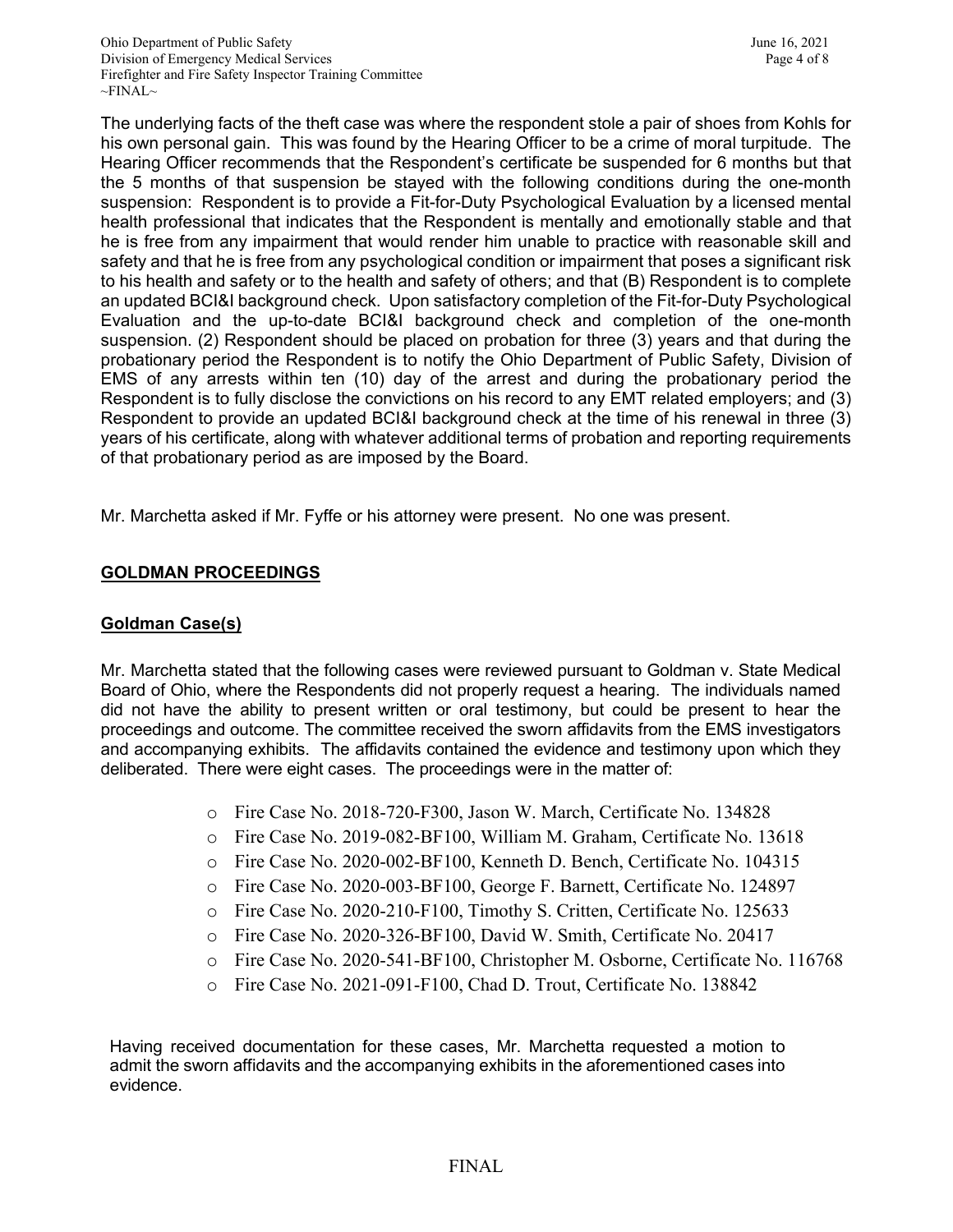*ACTION: Motion to admit the sworn affidavit and accompanying exhibits in the aforementioned cases into evidence.* Mr. Ferguson – First. Mr. Uhl – Second. None abstained. None opposed. *Motion approved.* 

There being no further evidence, these proceedings were closed at 1:54 p.m.

\*\* Please note that the FFSI Committee did not go into quasi-judicial deliberations.

## **REPORT AND RECOMMENDATION MOTIONS**

*ACTION: In the matter of Fire Case Number 2019-664-BF100, Johnathon S. Fyffe, certificate number 180638, the Committee recommends that the Executive Director issue an adjudication order approving the findings of fact and conclusions of law, and the recommendation of the hearing examiner to suspend Mr. Fyffe's certificate for 6 months, with five months of the suspension being stayed subject to the following conditions: (1) During the one-month suspension period Mr. Fyffe is to provide a Fit-for-Duty Psychological Evaluation by a licensed mental health professional who indicates that he is mentally and emotionally stable and free from any impairment that renders him unable to practice, and (2) provide an updated BCI&I background check. Following the suspension, Mr. Fyffe shall be on probation for 3 years. During the probationary period, Mr. Fyffe shall notify the Division of EMS of any arrests within 10 days of the arrest and disclose all convictions on record to fire related employers. At his next certification renewal, Mr. Fyffe shall provide an updated BCI&I background check.*

*The Committee recognizes that the hearing examiner's recommendation includes references to Mr. Fyffe's EMS certification, but believes the intent was to apply the same recommendation for Mr. Fyffe's EMS and fire certifications. .* Mr. Uhl – First. Mr. Ferguson – Second. Mr. Snyder opposed. Mr. Wright - abstained. **Motion approved.** 

#### **GOLDMAN MOTIONS**

*ACTION:* **In the matter of Fire Case Number 2018-720-F300, Jason W. March, Certificate Number 134828, the Committee recommends that the Executive Director issue an adjudication order finding that Mr. March failed to complete continuing education as indicated in the notice of opportunity for hearing and that Mr. March's certification be revoked.** Mr. Snyder – First. Mr. Ferguson – Second. None opposed. Mr. Wright - abstained. **Motion approved.** 

*ACTION: In the matter of Fire Case Number 2019-082-BF100, William M. Graham, Certificate Number 13618, the Committee recommends that the Executive Director issue an adjudication order finding that Mr. Graham failed to report his criminal convictions to the Executive Director and that his certification be reprimanded.* Mr. Snyder – First. Mr. Ferguson – Second. None opposed. Mr. Wright abstained. **Motion approved.**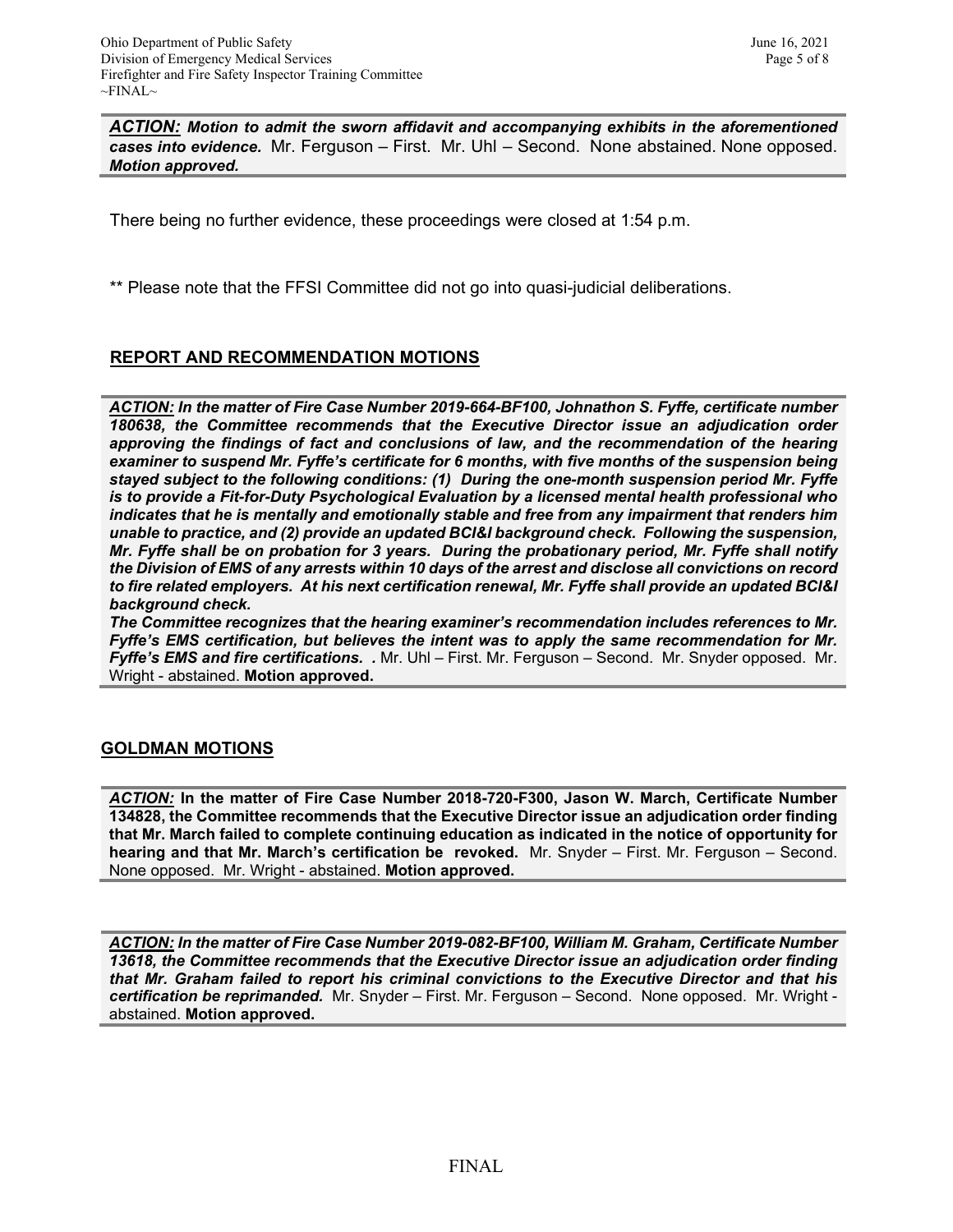*ACTION: In the matter of Fire Case Number 2020-002-BF100, Kenneth D. Bench, Certificate Number 104315, the Committee recommends that the Executive Director issue an adjudication order finding that Mr. Bench has been convicted of two counts of felony theft, submitted false information to the Executive Director, and failed to report his convictions and that Mr. Bench's certification be permanently revoked.* Mr. Snyder – First. Mr. Ferguson – Second. None opposed. Mr. Wright abstained. **Motion approved.** 

*ACTION: In the matter of Fire Case Number 2020-003-BF100, George F. Barnett, Certificate Number 124897, the Committee recommends that the Executive Director issue an adjudication order finding that Mr. Barnett has been convicted of two counts of Theft, felonies of the fourth degree, and two counts of Theft, felonies of the fifth degree, and that Mr. Barnett's certifications be revoked.*  Mr. Snyder – First. Mr. Ferguson – Second. None opposed. Mr. Ferguson and Mr. Wright - abstained. **Motion approved.** 

*ACTION: In the matter of Fire Case Number 2020-210-F100, Timothy S. Critten, Certificate Number 125633, the Committee recommends that the Executive Director issue an adjudication order finding that Mr. Critten has been convicted of Pandering Obscenity Involving a Minor, a felony of the fourth degree, and Gross Sexual Imposition, a felony of the third degree, and that Mr. Critten's certification be permanently revoked.* Mr. Snyder – First. Mr. Uhl – Second. None opposed. Mr. Wright - abstained. **Motion approved.** 

*ACTION: In the matter of Fire Case Number 2020-326-BF100, David W. Smith, Certificate Number 20417, the Committee recommends that the Executive Director issue an adjudication order finding that Mr. Smith has been convicted of Theft in Office, a felony of the third degree, and Conflict of Interest, a misdemeanor of the first degree, and that Mr. Smith's certification be revoked.*  Mr. Snyder – First. Mr. Uhl – Second. None opposed. Mr. Wright - abstained. **Motion approved.** 

*ACTION: In the matter of Fire Case Number 2020-541-BF100, Christopher M. Osborne, Certificate Number 116768, the Committee recommends that the Executive Director issue an adjudication order finding that Mr. Osborne has been convicted of two counts of Gross Sexual Imposition, both felonies of the third degree, and that Mr. Osborne's certification be permanently revoked.* Mr. Snyder – First. Mr. Uhl – Second. None opposed. Mr. Wright - abstained. **Motion approved.** 

*ACTION: In the matter of Fire Case Number 2021-091-F100, Chad D. Trout, Certificate Number 138842, the Committee recommends that the Executive Director issue an adjudication order finding that Mr. Trout was convicted of Sexual Imposition, and that Mr. Trout's firefighter certification be permanently revoked.* Mr. Snyder – First. Mr. Uhl – Second. None opposed. Mr. Wright - abstained. **Motion approved.**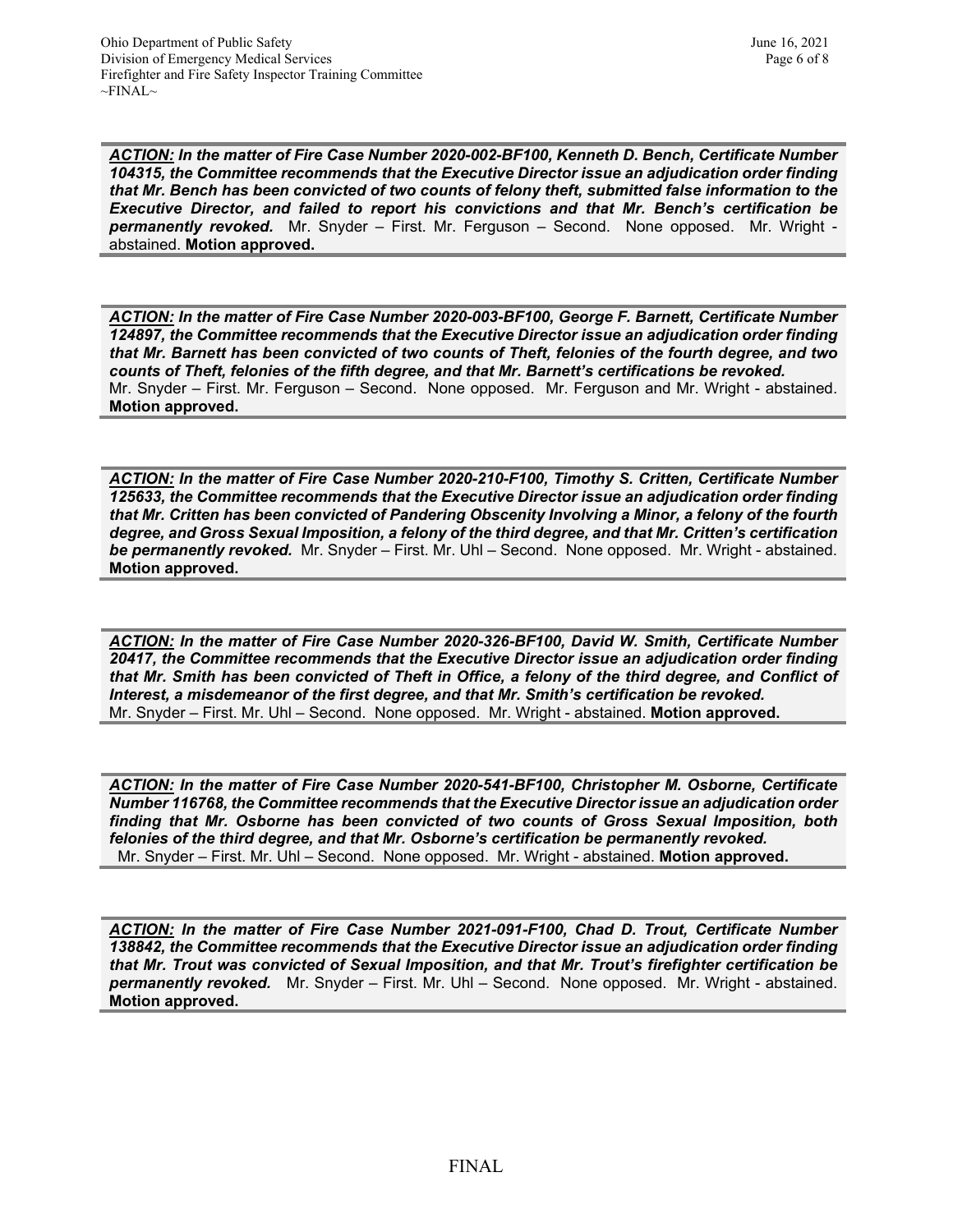#### **FIRE INVESTIGATIONS, STAFF**

| ACTION: Motion to recommend to the Executive Director to accept the following Consent        |                |  |  |  |
|----------------------------------------------------------------------------------------------|----------------|--|--|--|
| Agreements.                                                                                  |                |  |  |  |
| Mr. Snyder – First. Mr. Uhl – Second. None opposed. Mr. Wright - abstained. Motion approved. |                |  |  |  |
| 2017-554-F300                                                                                | 2021-027-F300  |  |  |  |
| 2018-170-F300                                                                                | 2021-043-BF100 |  |  |  |
| 2019-731-F300                                                                                | 2021-092-F100  |  |  |  |
| 2020-023-F300                                                                                | 2021-116-BF100 |  |  |  |
| 2020-028-F300                                                                                | 2021-142-BF100 |  |  |  |

| ACTION: Motion to recommend to the Executive Director to close the following case (s).             |                               |  |  |  |
|----------------------------------------------------------------------------------------------------|-------------------------------|--|--|--|
| Mr. Snyder – First. Mr. Ferguson – Second. None opposed. Mr. Wright and Mr. Marchetta - abstained. |                               |  |  |  |
| Motion approved.                                                                                   |                               |  |  |  |
| 2020-275-F100                                                                                      | 2021-097-BF500                |  |  |  |
| 2020-350-BF500                                                                                     | 2021-125-F500                 |  |  |  |
| 2020-454-F100                                                                                      | 2021-136-F500                 |  |  |  |
| 2020-564-F100                                                                                      | 2021-182-F500 *WARNING LETTER |  |  |  |
| 2021-088-F100                                                                                      |                               |  |  |  |

*ACTION: Motion to recommend to the Executive Director to close the following cases; individuals have met the stipulations of their Consent Agreement.* Mr. Snyder – First. Mr. Ferguson – Second. None opposed. Mr. Wright - abstained. **Motion approved.**

2018-390-F300

*ACTION: Motion to recommend to the Executive Director to accept the surrendering of certificate(s) for the following case.* Mr. Snyder – First. Mr. Ferguson– Second. None opposed. Mr. Wright - abstained. **Motion approved.**

> 2019-569-F300 2019-729-F300

| ACTION: Motion to recommend to the Executive Director to issue Notice of Opportunity for                 |  |
|----------------------------------------------------------------------------------------------------------|--|
| <b>Hearing for the following cases.</b> Mr. Snyder – First. Mr. Uhl – Second. None opposed. Mr. Ferguson |  |
| (2019-506-BF500) and Mr. Wright - abstained. Motion approved.                                            |  |

| 2019-720-F300 | 2020-067-F300  |
|---------------|----------------|
| 2019-730-F300 | 2020-078-F300  |
| 2019-733-F300 | 2021-018-BF100 |
| 2020-024-F100 | 2021-119-BF300 |